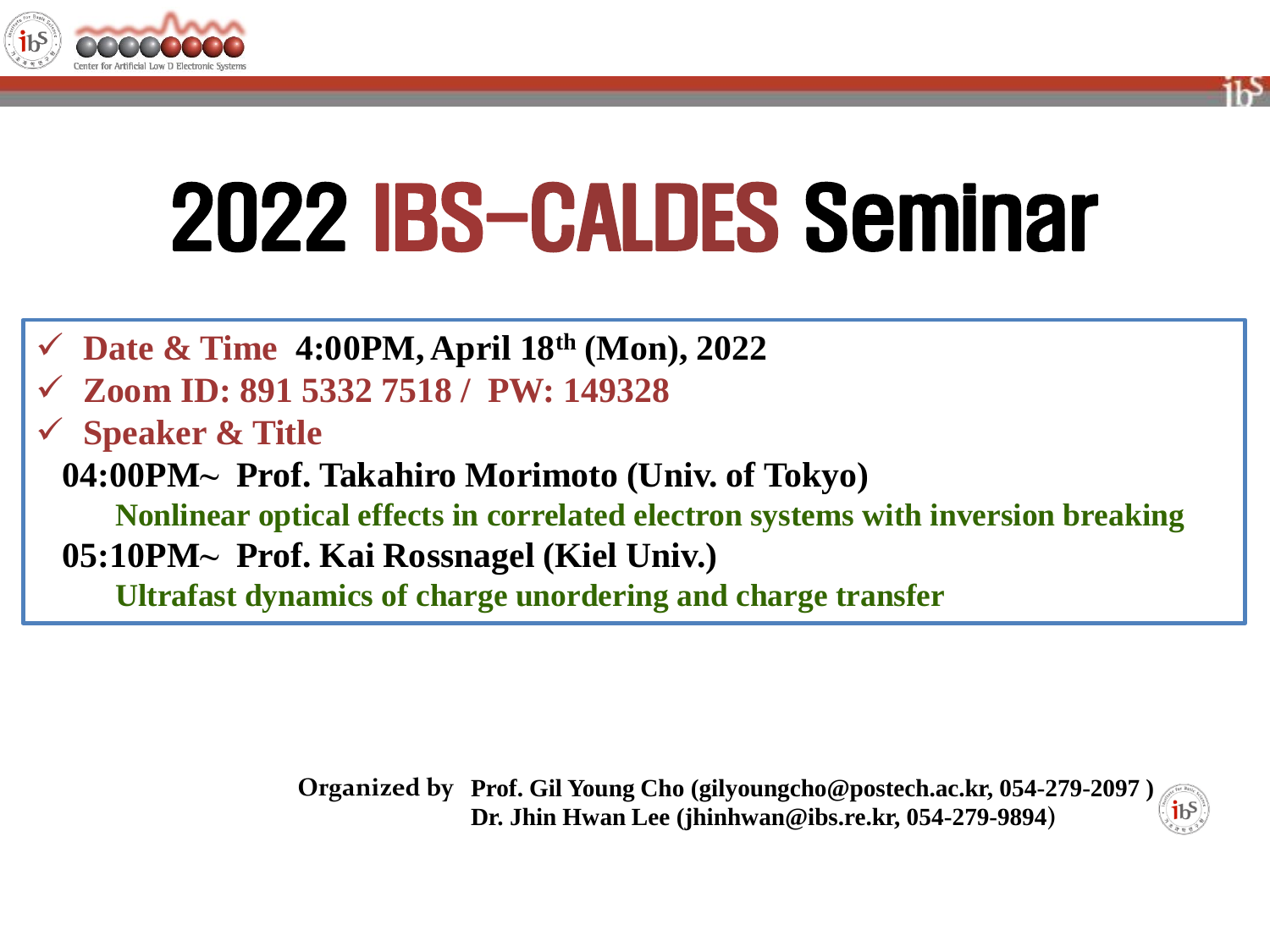



## **Nonlinear optical effects in correlated electron systems with inversion breaking**

Takahiro Morimoto Department of Applied Physics, University of Tokyo

The responses of materials to high intensity light, i.e., nonlinear optical responses, constitute a vast field of physics and engineering. One of nonlinear optical responses that is attracting a recent attention is a bulk photovoltaic effect called shift current which arises from Berry phase of a Bloch wave function and has a close relationship to the modern theory of electric polarization [1]. While most previous studies of the bulk photovoltaic effects have focused on band insulators of noninteracting electrons, correlated electron systems have a potential to support a novel nonlinear functionality. In this talk, I will present our recent efforts in seeking nonlinear optical effects in magnets [2], superconductors [3], and electron-phonon coupled systems [4], focusing on the role of characteristic collective excitations in those correlated systems.

[1] T. Morimoto, and N. Nagaosa, Sci. Adv. 2, e1501524 (2016).

[2] T. Morimoto, S. Kitamura, S. Okumura, Phys. Rev. B 104, 075139 (2021).

[3] T. Kamatani, S. Kitamura, N. Tsuji, R. Shimano, T. Morimoto, Phys. Rev. B 105, 094520 (2022).

[4] Y. Okamura et al. PNAS 119, e2122313119 (2022).